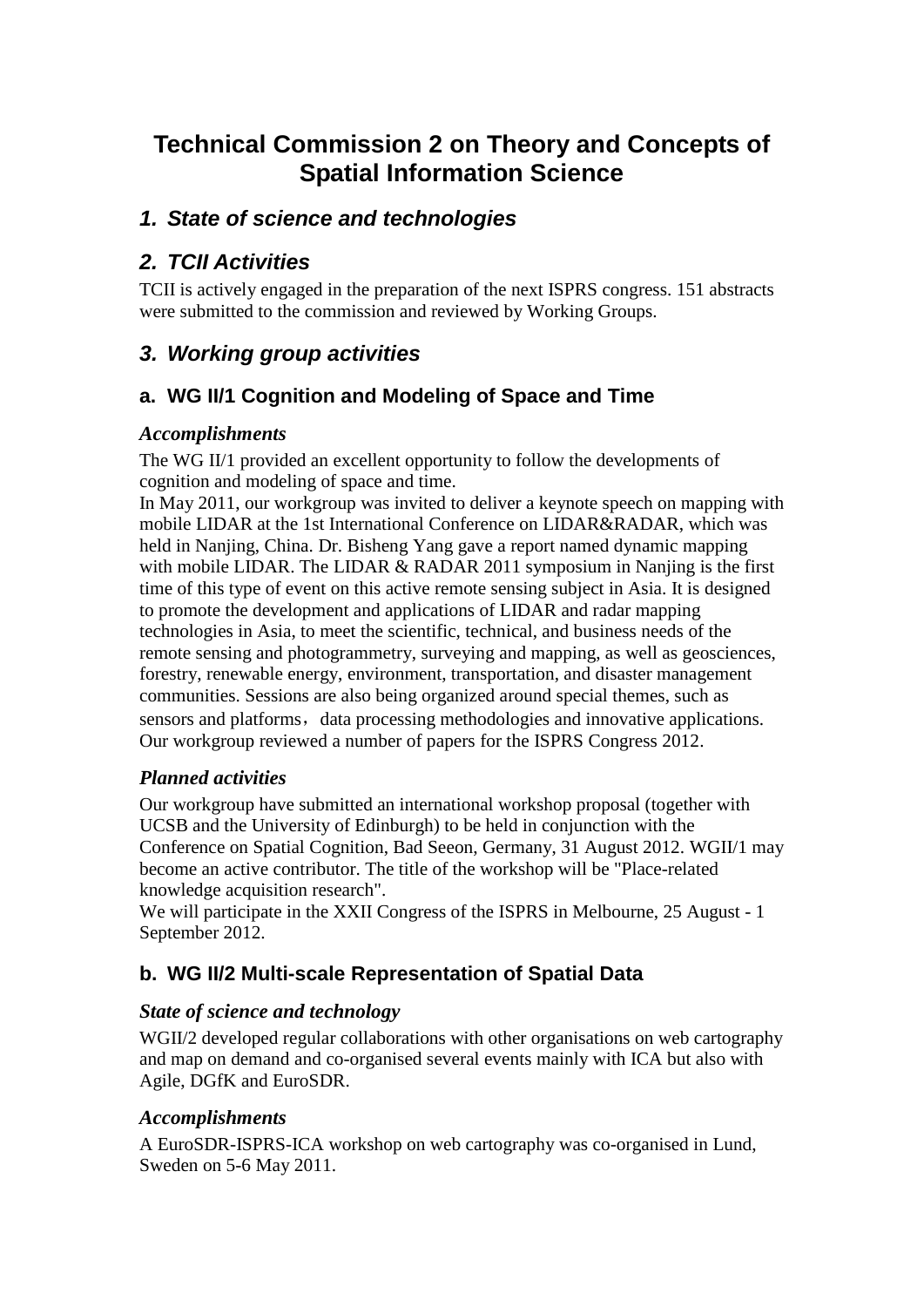WG II/2 co-organised with ICA a workshop on "Geographic Information on Demand" at the ICA conference in June 2011 in Paris. Proceedings are available at [http://aci.ign.fr/2011\\_Paris/workshop\\_program.php](http://aci.ign.fr/2011_Paris/workshop_program.php)

The WG also published with WGII/4 a special issue on "Scale, quality, and analysis aspects of city models" in ISPRS journal vol. 66, no 2.

#### *Planned activities*

WG will participate to the organization of the next SDH conference in Bonn with IGU.

### **c. WG II/4**

#### *Accomplishments*

The Spatial Statistics conference (www.spatialstatisticsconference.com) was held with active participation of the WG members as chair (Alfred Stein) and members of advisory board members (Hande Demirel and Mahmoud R. Delavar). The conference held during March 23-25, 2011 in University of Twente, Enschede, The Netherlands. Joint International Conference and exhibitions on Geomatics-2011 and ISPRS Conference on Data Handling and Modeling of Geo Spatial Information for Management of Resources was held during 15-16 May 2011, Tehran. The conference was held with the collaboration of ISPRS Working Groups WG II/7 and WG II/4 at the National Cartographic Center of Iran

[\(http://geoconf.ncc.org.ir/EnglishFiles/Home.aspx\)](http://geoconf.ncc.org.ir/EnglishFiles/Home.aspx).

An International Conference on Sensors & Models in Remote Sensing & Photogrammetry (SMPR 2011) was held with the collaboration of University of Tehran, ISPRS WG I/1, WG II/4 and ICWG V/1 during May 18-19, 2011 [\(www.smpr2011.com\)](http://www.smpr2011.com/). The selected papers from the Symposium held in May in SMPR conference and NCC-ISPRS conference have been revised and will be published in JAG supplement special issue.

The 7th International Symposium on Spatial Data Quality was held in Coimbra, Portugal during Oct.12-14, 2011. The event was organized jointly with ISPRS Working Group II/4 and ISPRS IC WG II/IV. (http://www.mat.uc.pt/issdq2011/).

#### *Planned activities*

10th International Symposium on Spatial Accuracy Assessment in Natural Resources and Environmental Sciences (Accuracy 2012) will be held during July 10-13, July 2012 in Florianópolis, SC, Brazil [\(http://www.accuracy2012.ufsc.br/\)](http://www.accuracy2012.ufsc.br/). Spatial Accuracy 2011 will be held with the collaboration of WG member (M.R. Delavar) as the scientific committee.

ISPRS Congress 2012, Melbourne Australia will be held with active cooperation and participation of the WG.

ISSDQ 2013 will be organized in Wuhan, China with the collaboration of the WG.

Upcoming scientific output

A special issue of the International Journal of Applied Earth Observation and Geoinformation on Spatial Statistics, following the conference in Enschede, the Netherlands. Editors: G, Heuvelink, E. Pbesma and A. Stein.

A supplement of the International Journal of Applied Earth Observation and Geoinformation on Spatial Decision Support Systems and Location Based Services,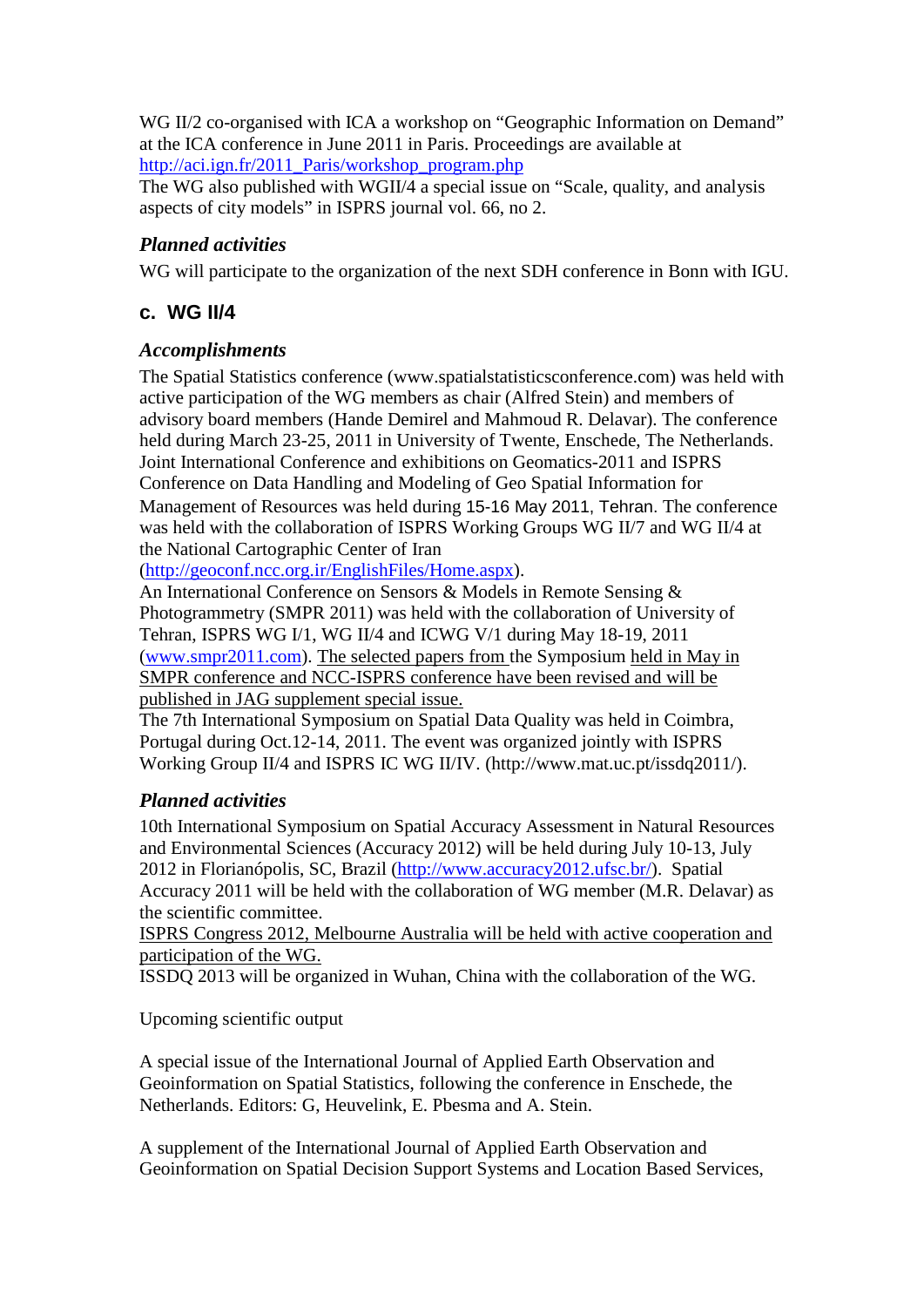and SMPR 2011 following the conferences in Tehran, Iran. Editors A. Sharifi, M. R. Delavar and M. Ehlers.

A special issue of Spatial Science following the meeting in Coimbra, Portugal. Editors: Gil Gonçalves, Cidalia Fonte and Luísa Gonçalves.

## **d. WG II/6 Geographical Visualization and Virtual Reality**

#### *State of science and technology*

This year has been a very busy for WGII/6. Firstly we have a new co-chair – Dr Bo Wu and new Scientific Secretary – Dr Arzu Coltekin. We have increased our total membership from approximately 20 to now 34. Our online Special Issue of the Future Internet Journal now has 3 accepted and another 2-3 forthcoming. We have had dozens of postings of events, digital resources, available jobs and other interesting information to members and subscribers via the working group blog [http://www.casa.ucl.ac.uk/geoviz/.](http://www.casa.ucl.ac.uk/geoviz/) Also, we have had renewed interest in the ISPRS Blog which was established from an ISPRS Science Initiative proposed by Dr Andy Hudson Smith and Dr Chris Pettit, which received initial funding in 2009.

#### *Accomplishments*

We co-organized an international conference called "Spatial Thinking and Geographic Information Sciences" in Tokyo, Japan, 14th to 16th of September, 2011. More information can be found here:

<http://curricula.csis.u-tokyo.ac.jp/stgis2011/>

Proceedings of the conference are published in Procedia - Social and Behavioral Sciences, Vol 21 and can be reached here:

http://www.sciencedirect.com/science/journal/18770428/21&cHubEid=1-s2.0-[S1877042811X00149](http://www.sciencedirect.com/science/journal/18770428/21&_cHubEid=1-s2.0-S1877042811X00149)

We co-organized a full-day pre-conference workshop prior to 25th International Cartographic Conference on July 1st 2011 titled "Persistent Problems in Geovisualization" with the sister group of International Cartographic Association (ICA Commission on GeoVisualization). The program and the abstracts as an 'online proceeding' can be found here: <http://geoanalytics.net/ica/icc2011workshop.htm>

More than 100 experts in spatial information science and technology gathered at The Hong Kong Polytechnic University on September 30 to participate in the 2011 Annual Seminar on Spatial Information Science and Technology. This seminar brought together scientists, engineers, and research managers from government and industry. WGII/6 was involved in the organizatio. The proceedings of ASSIST 2011 can be found at: [http://www.lsgi.polyu.edu.hk/staff/Bo.Wu/event/ASSIST2011/index.html.](http://www.lsgi.polyu.edu.hk/staff/Bo.Wu/event/ASSIST2011/index.html)

#### *Planned activities*

A Virtual Geographic Environment (VGE) workshop will be held on June 14, 2012 in Hong Kong. ISPRS Working Group II/6 "Geo-Visualization and Virtual Reality" is one of the sponsors of this workshop. Detailed information about the VGE Workshop can be found at:<http://www.iseis.cuhk.edu.hk/GeoInformatics2012/vge/index.htm>

ISPRS Working Group II/6 "Geo-Visualization and Virtual Reality" has had 25 abstract submitted for ISPRS Congress. Selected papers will go into a special edition